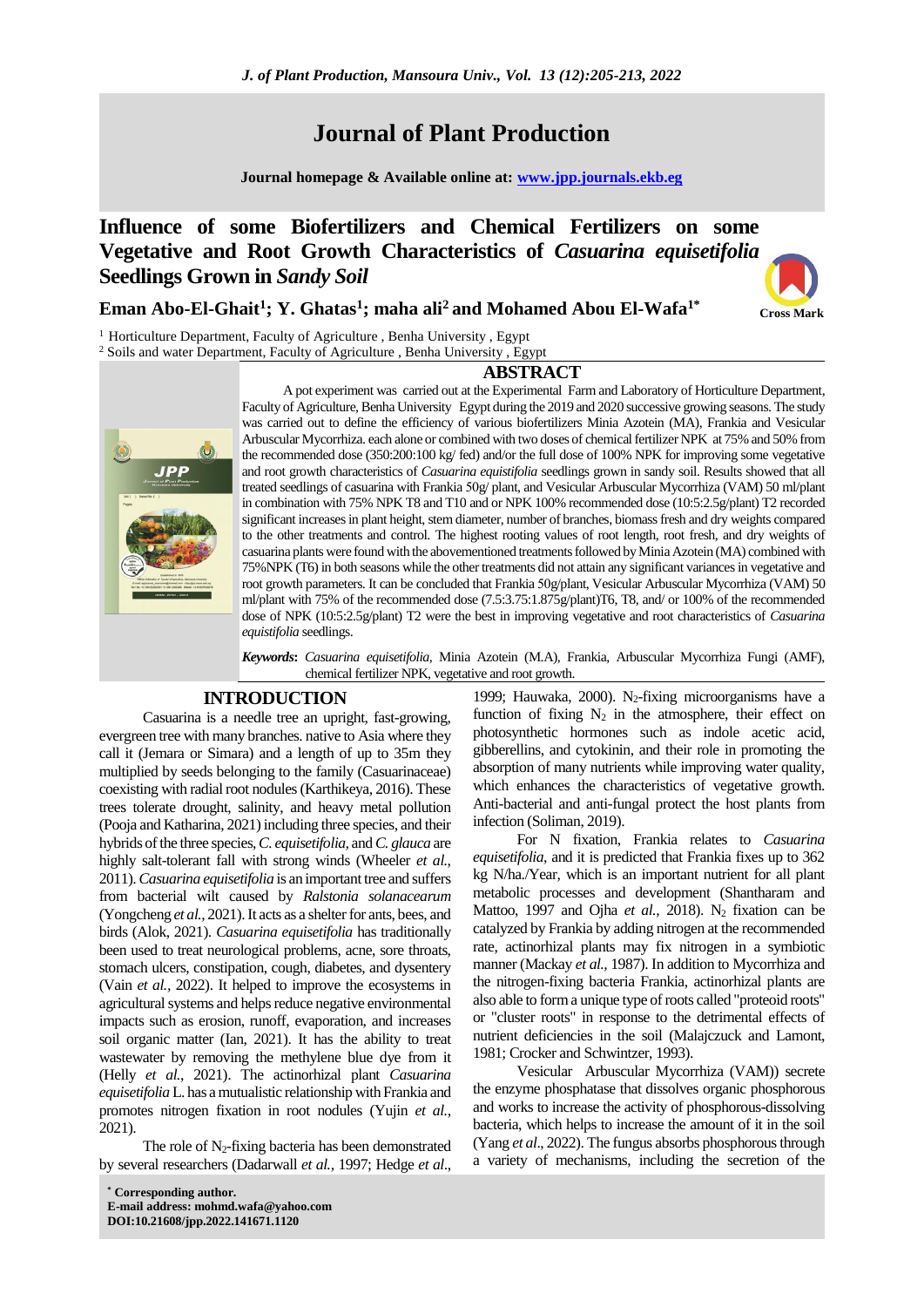enzyme Phosphates by the fungus hyphae, which works to dissolve organic phosphorous and convert it into forms suitable for plant absorption, and the secretion of hydroxyl acids, which seize the elements calcium, iron, and aluminum while leaving the phosphorous element dissolved in the soil solution. Because of their mutually beneficial relationship, mycorrhizal fungi increase the activity of phosphatedissolving bacteria. As a result, the amount of dissolved phosphorus in the soil solution rises (Dinkelaker and his associates, 1995).

Mineral NPK fertilizer promotes the vegetative growth, root development, flower development, seed development, and fruit development of tree seedlings. Because nitrogen is found in amino acids, proteins, alkaloids, coenzymes, and certain vitamins, it plays an important role in metabolism, heredity, reproduction, and growth, according to experts (James and Michael, 2009). Trees need nutrients in order to carry out the various biological processes inside them. Nitrogen enters the formation of proteins, amino acids, enzymes, nucleic acids, RNA, DNA, chlorophyll, vitamins, and alkaloids (Curtis, 1996). Nitrogen is absorbed in the form of nitrate ions  $NO<sub>3</sub>$  or ammonia  $NH<sub>4</sub>$  [\(Anthony and Glass,](https://www.tandfonline.com/author/Glass%2C+Anthony+D+M) 2010). A moving element that shows symptoms of deficiency on the lower leaves, the plant needs it by 1-5%. Its absence hinders the growth of the plant by exceeding the permissible limit and the root total is more than the vegetative (Arnold, 2015). Moreover, phosphorous enters the formation of phospholipids and nucleic acids, in addition to its role in the processes of oxidation, reduction, photosynthesis and respiration (James, 2020). In addition to its entry into the synthesis of ATP, the carrier of energy, it is absorbed in the form of mono- and di-phosphate, which is a mobile element. Symptoms of deficiency appear on the aged leaves [\(Wei](https://www.sciencedirect.com/science/article/pii/S2211285521000306#!) *et al.,* 2021). Potassium is found in the plant in the form of soluble inorganic salts. It has a role as an activator of enzymes, the representation of carbohydrates and proteins, and the opening and closing of stomata [\(Kaan and](https://dergipark.org.tr/en/pub/@Kaan%20I%C5%9EINKARALAR) [Ramazan, 2](https://dergipark.org.tr/en/pub/@rerdem)022). Chemical fertilizers have much damage to humans, plants, soil, and the environment, including what is caused by an increase in nitrogen fertilizers, from the conversion of nitrates to nitrites that cause bowel cancer and the increase in the incidence of pests, insects, and diseases in plants and the accumulation of heavy elements in the soil beside the polluting soils of the environment resulting from the phosphate industry.(Nikita and Puneet, 2020and Masindi and Muedi, 2018).

The research aims to define the efficiency of various biofertilizers Minia Azotein (MA), Frankia and visicular Arbuscular Mycorrhiza (VAM) each alone or combined with tow doses of chemical fertilizer NPK at 75% and 50% from the recommended dose (350:200:100 kg/fed) and / or the full dose of 100% NPK for improving some vegetative characteristics i.e. plant height, stem diameter, number of branches, biomass fresh and dry weights , and root growth characteristics i.e. root length, root fresh and dry weights of *Casuarina equistifolia* seedlings grown in sandy soil.

## **MATERIALS AND METHODS**

This study was carried out at the Experimental Farm and Laboratory of Horticulture Department, Faculty of Agriculture, Moshtohor, Benha University, Egypt, during two successive seasons of 2019 and 2020 on *Casuarina* 

*equistifolia* seedlings to evaluate the effectiveness of biofertilizer Minia Azotein(MA), Frankia and Vesicular Arbuscular Mycorrhzial (VAM)) each alone or combined with two doses of chemical fertilizer NPK at 75% and 50% of the recommended dose (350:200:100 kg/fed ) and or the full dose of 100% NPK for improving some vegetative growth and root growth characteristics i.e. plant height, stem diameter, number of branches, biomass fresh and dry weights, root length, root fresh and dry weights of *Casuarina equistifolia* seedlings grown in sandy soil. seedlings of oneyear-old with an average height of 10-15 cm diameter of 3- 6mm were purchased from EL- Orman Garden, Ministry of Agriculture, Egypt. On March 1<sup>st</sup> week for both experimental seasons, the seedlings were repotted in 40cm plastic pots filled with 30kg of sandy soil, one seedling in each pot.

Physical and chemical properties of the used soil were done according to the method described by Okalebo *et al.* (2002) and listed in Table (a)

**Table a. Physical and chemical analysis of the experimental soil before the application of any** 

| fertilizers in both seasons 2019 and 2020. |       |        |  |  |
|--------------------------------------------|-------|--------|--|--|
| Soil analysis                              | 2019  | 2020   |  |  |
| Sand %                                     | 81.04 | 80.92  |  |  |
| Silt %                                     | 12.28 | 11.83  |  |  |
| Clay %                                     | 6.86  | 25.7   |  |  |
| Soil texture                               | Sandy | Sandy  |  |  |
| Organic matter %                           | 0.11  | 0.09   |  |  |
| CaCO <sub>3</sub>                          | 3.35  | 3.51   |  |  |
| pH(1:2.5)                                  | 8.01  | 7.92   |  |  |
| $E. C$ (m mhos /cm)                        | 1.23  | 1.19   |  |  |
| Total $N(\%)$                              | 0.001 | 0.001  |  |  |
| Available P (mg/kg)                        | 3.00  | 2.50   |  |  |
| Available $K$ (mg/kg)                      | 94.00 | 105.00 |  |  |
| Fe $(mg/kg)$                               | 10.10 | 9.80   |  |  |
| $Mn$ (mg/kg)                               | 8.50  | 8.30   |  |  |
| $Cu$ (mg/kg)                               | 1.10  | 0.90   |  |  |
| $Zn$ (mg/kg)                               | 0.88  | 1.00   |  |  |

**Biofertilizer:- 1- Minia Azotein MA (commercial name)** was used. It contains live cells of N-fixing bacteria (1 ml =  $10<sup>7</sup>$ cells of bacteria), were obtained from the Laboratory of Biofertilizers, Department of Genetic, Fac. of Agric., Minia University according to Abdou *et al.* (2006) The three biofertilizers were used at the concentrations of 50 ml/pot of Minia Azotein MA, 50g/ pot of Frankia, and 50ml/pot of Vesicular Arbuscular Mycorrhiza VAM, three times on 16<sup>th</sup> April, 16<sup>th</sup> June, and 16<sup>th</sup> August one week after chemical fertilizer treatments had been done and immediately after irrigated pots with 75% of its field capacity( 2.25L/pot) in both seasons of 2019 and 2020.

**2-Frankia the double layer technique** was used to separate Frankia sp. from the collected Casuarina root nodules (Murry *et al.,* 1984)**.** The chosen nodules were washed several times in water to remove most dirt and organic material adhered to the surface, then thoroughly cleaned under the dessecting microscope to remove any soil and organic particles left adhered to the nodule surface or inserted between the lobes. Surface lobes were sterilized in sodium hypochlorite (2.0 percent) and HgCl (0.1 percent in 0.5 percent HC) for 15 minutes, then washed multiple times with sterile distilled water. Individual lobes were grown in nutrient broth for one week at 29+2°C to assess sterilization quality (Carrasco *et al.,* 1992). Using a sterile scalable, the sterilized lobes were sliced into little pieces. The little lobe pieces were eventually distributed over a 1.59 percent agar modified-Q-mod bottom layer in a Petri plate. 3 ml of semi-solid modified Q-medium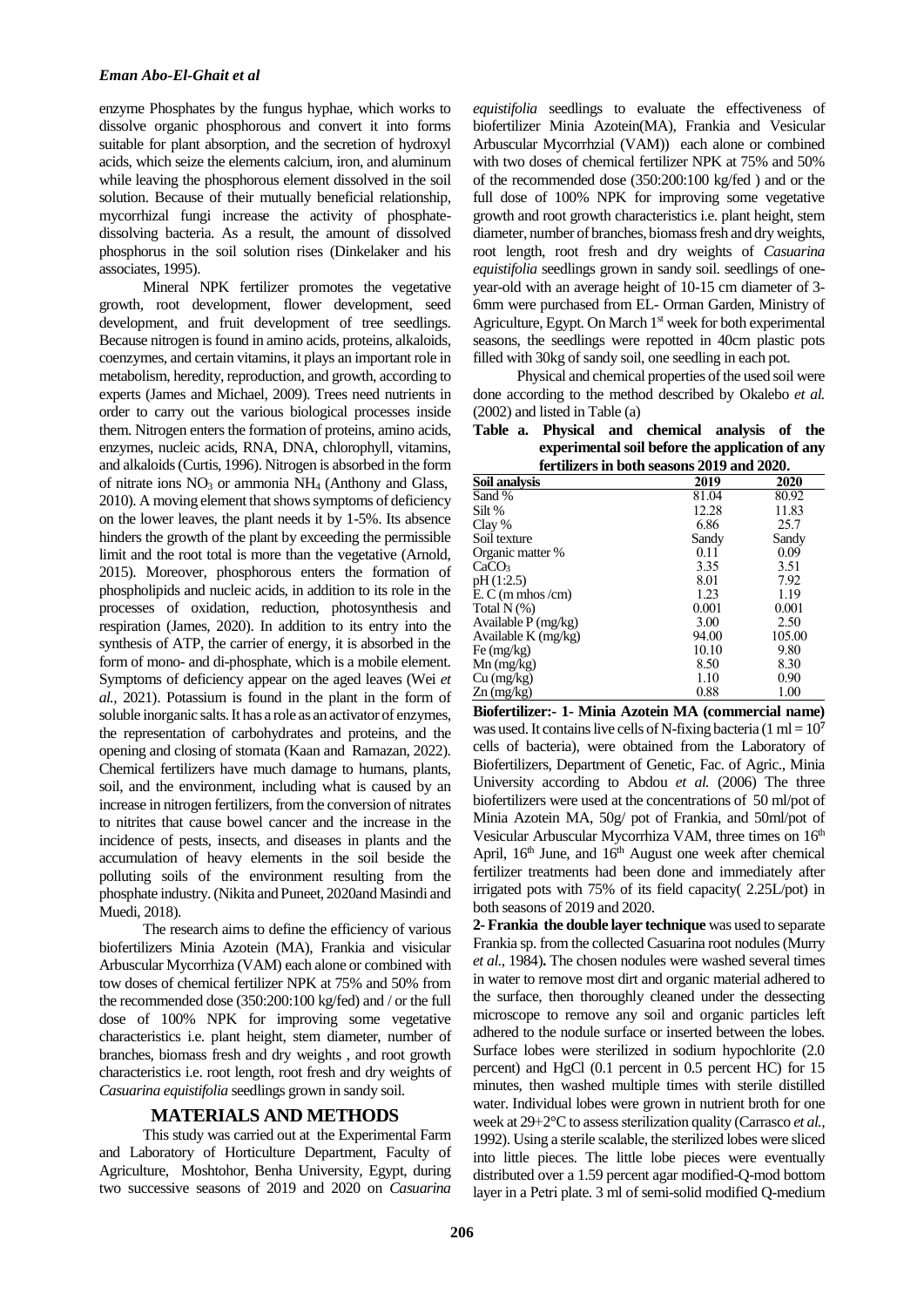was placed on top of the overlayer, covering the lobe pieces (Caru, 1993**)**, and cultured for 2-3 months at 29+2°C. On modified -Q-mod, Frankia colonies that grew out of nodule fragments and had normal hyphae and sporangia were separated (Lalonde and Calvert, 1979). Purification tests were performed on Frankia isolates (Diem and Dommergues 1983). The pure Frankia isolates were kept at 29+2°C on a modified BAP liquid medium, and subculturing was done on the same medium every week.

3-**Vesicular Arbuscular Mycorhizal (VAM)** was collected from the Biofertilizer Laboratory of Ain Shams University, Genetics Department, (AMF) pollen was originally extracted from the soil around wheat roots in the experimental field of Fac. Agriculture, Ain Shams University, Shubra El-Kheima, Cairo, Egypt, according to Gerdmann and Nicolsan (1963).

Chemical fertilizer N,P and K as recommended dose 350 kg/fed of amonium sulfate (20.6% N), 100 kg/fed of potassium sulfate  $(48\%$  K<sub>2</sub>O) and 200 kg/fed of calcium superphosphate (15.5%P<sub>2</sub>O<sub>5</sub>) all obtained from Kema factory of Aswan. The NPK doses were applied as dressing inside each pot in three equal portions added at 9<sup>th</sup> April, 9<sup>th</sup> June and 9<sup>th</sup> August at one week interval prior to each biofertilizer treatments. Each pot was received (10:5:2.5g) as recommended dose of NPK and (7.5:3.75:1.875g) as 75% of recommended dose of NPK and (5:2.5:1.25g) as 50% of recommended dose of NPK.

The experiment was arranged in a randomized complete block design (RCBD) with three replicates for each treatment each replicate contained 3 Casuarina seedlings (11 treatments  $\times$ 3 replicates  $\times$  3 seedlings) = 99 seedlings every season.

- 1- Control-: without any fertilizer T1.
- 2- 100 % NPK as recommended dose:(10:5:2.5g/ pot) T2.
- 3- Minia Azotein MA: (50ml/pot) T3.
- 4- Frankia: (50g/pot) T4.
- 5- Vesicular Arbuscular Mycorrial VAM: (50ml/pot) T5.
- 6- 75% NPK + MA:(50ml/pot) T6.
- 7- 50% NPK + MA:(50ml/pot) T7.
- 8- 75% NPK + Frankia: (50g/pot) T8.
- 9- 50% NPK + Frankia :(50g/pot) T9.
- 10- 75% NPK +VAM: (50ml/pot) T10.
- 11- 50% NPK +VAM: (50ml/pot) T11.

All horticultural practices including irrigation and weed management were done as recommended to this respect.

At the end of each season on November  $1<sup>st</sup>$  in both seasons, the data were recorded on vegetative growth characteristics of casuarina plants i.e. plant height(cm), stem diameter(cm), number of branches, biomass fresh and dry weights(g/plant). On root growth characteristics i.e. root length(cm), root fresh and dry weights (g/plant).

## **Statistical analysis**

Data were obtained from treatments of the factors under study for analyzes of *variance* (ANOVA) was used to assess the significance of the data at  $P \le 0.05$  and differences were evaluated using least significant differences (L.S.D) according to (Ssnedecor and Cochran, 1989) using MSTAT-C statistical software package(1986).

#### **RESULTS AND DISCUSSION**

#### **Vegetative characteristics**

#### **Plant height (cm):**

The data in Table (1) showed a significant increase in plant height compared to control. The tallest seedlings was

used recorded when mineral NPK fertilizer as a recommended dose (10:7.5:2.5g/pot) was used and attained the highly percentages of increases reached to 47.78 and 51.27 % over control in the first and second season respectively. Followed by treatment 75% of NPK with Frankia (50g/plant) which gave a significant increase in plant height reached to 46.46 and 51.16 % over control in the first and second season respectively, then treatment by Mycorrhizae (50ml/pot) plus 75% NPK, which gave a significant increase in length reached to 46.46 and 51.16 % over control in the first and second season. respectively. According to this data the differences between the highest three treatments had no significant.

## **Stem Diameter (cm):**

The data in Table (1) showed that the recommended dose of 100% NPK T2 and Frankia (50g/pot) combined with 75% of NPK T8 followed by Mycorrhizae (50ml/pot) combined with 75% of NPK T10 produced the thickest diameter seedlings of Casuarina with non-significant differences between them whereas Minia Azotein (50ml/pot) combined with 75% ranked the fourth in this concern while the other treatments did not attain any significant variances in stem diameter compared to control (00.0) T1.

## **Number of branches:**

The data in Table (1) showed that the recommended dose (10:7.5:2.5g/pot) *of* 100% mineral NPK fertilizer T2 and Frankia (50g/pot) combined with 75% of mineral NPK fertilizer (7.5:3.75:1.875g) T8 followed by Mycorrhiza (50ml/pot) combined with 75% of mineral NPK fertilizer T10 produced the highest values of branch number of seedlings of casuarina with non significant differences between them whereas Minia Azotein (50ml/pot) combined with 75% of mineral NPK fertilizer T6 ranked the fourth in this concern while the other treatments did not attain any significant variens in number of branches compared to control (00.0)T1. **Biomass fresh weight(g):**

The data in Table (1) showed a significant increase in biomass fresh weight compared to control. the heaviest weight of biomass fresh weight was recorded when the mineral NPK fertilizer as a recommended dose was used and attained the highly percentages of increases reached to48.13 and 48.99 % over control in the first and second season respectively. Followed by treatment 75% of NPK with Frankia (50g/plant) which gave a significant increase in biomass fresh weight reached to 45.36 and 46.17 % over control in the first and second season respectively, then treatment by Mycorrhiza (50ml/pot) plus 75% NPK, which gave a significant increase in biomass fresh weight reached to 43.28 and 44.07 % over control in the first and second season respectively. According to this data the differences between the highest three treatments had no significance.

#### **Biomass dry weight(g):**

The data in Table (1) showed that the recommended dose (10:7.5:2.5g/pot) of 100% mineral NPK fertilizer T2 and Frankia (50g/pot) combined with 75% of mineral NPK fertilizer (7.5:3.75:1.875g) T8 followed by Mycorrhiza (50ml/pot) combined with 75% of mineral NPK fertilizer T10 produced The heaviest biomass dry weight of seedlings of casuarina with non significant differences between them whereas Minia Azotein (50ml/pot) combined with 75% of mineral NPK fertilizer T6 ranked the fourth in this concern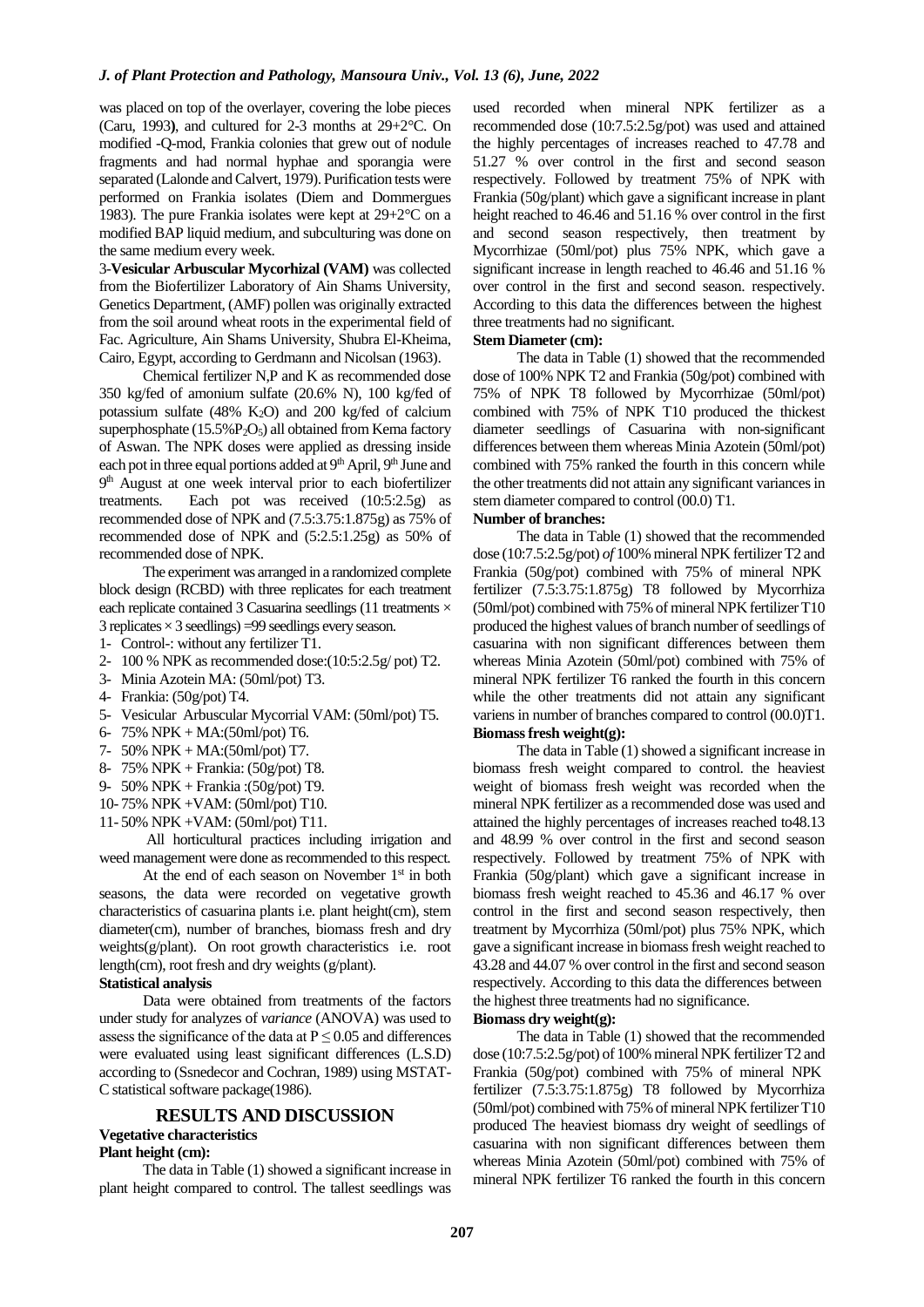while the other treatments did not attain any significant variens in biomass dry weight compared to control (00.0)T1.

The increase in vegetative characteristics i.e. plant height, diameter, number of branches, biomass fresh weight, biomass dry weight fertilizer NPK are in parallel with those obtained by Abo El-Wafa (2014) and Abdou et al., (2014) on Populus nigra mentioned that fertilizing seedling with NPK at a rate 4:2:2 g/ pot improved its vegetative characteristics. On Swietenia mahagoni seedlings, Youssef et al. (2019) evaluated the effect of different NPK fertilizer rates (0, 4, and 6 g/plant) on vegetative growth. Results showed that clay media plus 6 gm NPK gave the highest values of plant height, leaves fresh and dry weights, and leaves number /plant. While, clay and sand (1:1) media plus 6 gm NPK recorded the highest values of leaves number/ plant compared with other treatments. The stimulating effect of chemical fertilization on Vegetative growth parameters It may be due to the role of chemical fertilization in supplying plants with the nutrients they need for production more carbohydrate and protein necessary for the vegetative growth of casuarina seedlings Vasanthakrishna, et al. (1994) on Casuarina equisetifolia Jihane et al. (2016) on Casuarina spp Frosi et al. (2016). On Poincianella pyrmidalis, and Cnidoscolus quercifolius Abdou and Badran (2018) on Delonix regia, Kohan et al. (2000) and Abdou et al. (2014) on Populus nigra, Abd El-Aziz (2000) on Azadirachta indica, El-Mahrouk (2000) and Youssef et al. (2019) on Swietenia spp. Sayed (2001), Abdou et al. (2006) and Agera et al. (2019) on Khaya senegalensis, Abd El-Dayem (2003) on Taxodium distichum, Al-Menaie et al. (2010) on Cassia nodosa and Cassia fistula, Adejobi et al. (2015) on cocoa, Saravanakumar and Shanthinipriya (2017) on Populus deltoids. The increase in vegetative characteristics due to Chemical fertilizer NPK is in parallel with those obtained by Vasanthakrishna et al. (1994) on Casuarina equisetifolia and Sanginga et al. (1989) on Allocasuarina (A. torulosa and A. littoralis) and Casuarina equisetifolia since they found that the effect of phosphorous on seedling growth varies with plant species and whether nitrogen was derived by symbiotic fixation or given nitrate. The effects of nitrogen treatments (pollinating plants and plants) were fertilized with nitrogen) and phosphorous on the growth of C. equisetifolia significantly between 0 and 30 mg/kg of soil. Increasing the phosphorous level in the soil from 0 to 30 mg/kg led to an increase in the vegetative characteristics.

The increase in vegetative characteristics due to Minia Azotein fertilizer was deduced by Badran et al., (2003) on Acacia spp and Abo El-Wafa (2014) on Populus nigra mentioned that fertilizing Plants with Minia Azotein at a rate 50ml/pot improved its vegetative characteristics.

The mentioned results of vegetative characteristics concerning Frankia are coincided with those obtained by Saravanan et al. (2012) on Casurina equistifolia since fertilizing Casurina equistifolia plants with Frankia at a rate of 50 g/ seedling improved its vegetative characteristics. The results of bio-fertilizer with Frankia are in parallel with those obtained by Sanginga et al. (1989). In addition, seedlings of C. equisetifolia inoculated with Frankia had 7-10 times increase in the seedlings shoot (Karthieyan et al., 2012). They found that the inoculated Casuarina equisetifolia seedlings increased in vegetative growth parameters by between 90% -100% to the seedlings not inoculated with Frankia. The stimulating effect of bio-fertilizer with Frankia on vegetative growth parameters is due to its ability to convert atmospheric nitrogen into ammonia via the

enzyme nitrogenase, a process known as nitrogen fixation. They do this while living in root nodules on actinic plants. Bacteria can provide most or all of the nitrogen requirements of the host plant. As a result, actinic plants colonize and often thrive in soils low in phytonutrients (Sanginga *et al.*, 1989). Similar trends were obtained by several authors like Diem *et al.* (1982), Vasanthakrishna *et al.* (1994) on *Casuarina equisetifolia*, Wheeler *et al.* (2000) on four species of casuarinas *C. cunninghamiana, C. equisetifolia, C. glauca, C. junghuniana*.

The increase in vegetative characteristics due to Mycorrhiza fertilizer was deduced by Abo EL-Leleil (2016) on *Swieteiana mahagony* mentioned that fertilizing Plants with Mycorrhiza at a rate of 150 spores improved its vegetative characteristics. The stimulating effect of biofertilizer with mycorrhizal on vegetative growth parameters may be due to the successful fungal symbiosis with the plant where the plant is a source of energy for the fungus in the form of fixed carbon, while the fungus gives nutrients to plants, the most important of which is phosphorous, which is present in the soil solution in very low concentrations as mentioned by Hayman (1983), Rajendran and Devaraj (2004) on *Casuarina equisetifolia,* Jihane *et al.* (2016) on *Casuarina spp*, Trappe (1982) on many important forest tree species, such as *liquidambar* (sweetgum), *fraxinus* (ash), *liriodendron* (poplar), Schmitz-zeitz (1995) on *Fagus sylvatica.*The results of biofertilizer with mycorrhizal fungi are parallel to those obtained by Karthieyan *et al.* (2012) and they found that the inoculated seedlings increased in vegetative characteristics by between 90%-100% over the non-inoculated seedlings.

#### **Root growth characteristics Root length (cm):**

The data in Table (1) showed a significant increase in root length of Casuarina equisetifolia seedlings compared to control. The longest root length were recorded when mineral NPK fertilizer as a recommended dose (10:7.5:2.5g/pot) was used and attained the highly percentages of increases reached to 105.26 and 77.77 % over control in the first and second season respectively. Followed by treatment 75% of NPK with Frankia (50g/plant) which gave a significant increase in root length reached to 101.31 and 74.49 % over control in the first and second season respectively, then treatment of Mycorrhiza (50ml/pot) plus 75% NPK, which gave a significant increase in length reached to 83.94 and 72.22 % over control in the first and second season respectively. According to this data the differences between the highest three treatments had no significance.

#### **Root fresh weight (g):**

The data in Table (2) showed that the recommended dose (10:7.5:2.5g/pot) of 100% mineral NPK fertilizer T2 and Frankia (50g/pot) combined with 75% of mineral NPK fertilizer (7.5:3.75:1.875g) T8 followed by Mycorrhiza (50ml/pot) combined with 75% of mineral NPK fertilizer T10 produced The heaviest root fresh weight of seedlings of casuarina with non significant differences between them whereas Minia Azotein (50ml/pot) combined with 75% of mineral NPK fertilizer T6 ranked the fourth in this concern while the other treatments did not attain any significant variensin root fresh weight compared to control (00.0)T1.

## **Root dry weight (g):**

The data in Table (1) showed a significant increase in root dry weight compared to the control. The heaviest weight of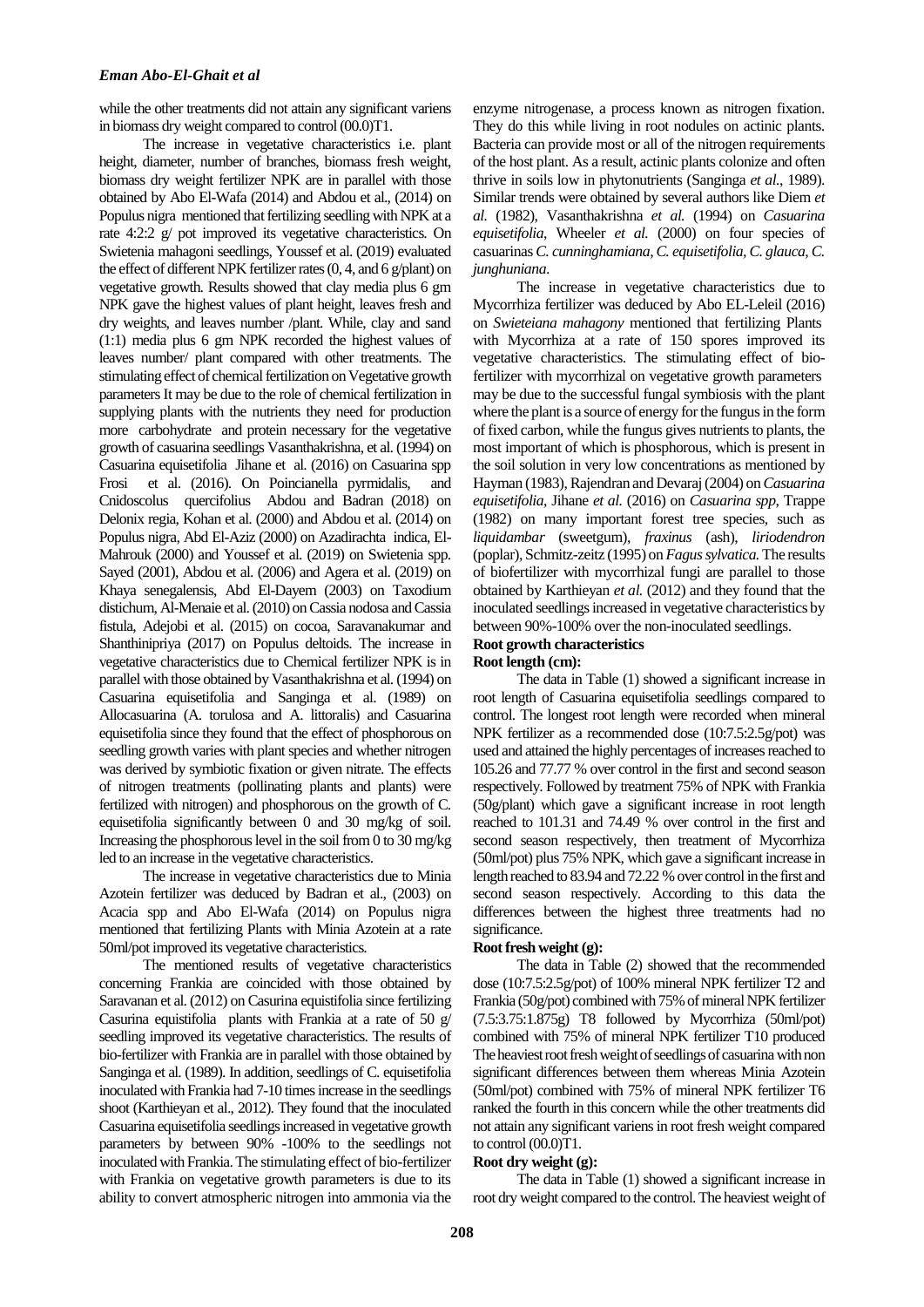root dry weight was recorded when the mineral NPK fertilizer as a recommended dose was used and attained the high percentages of increases reached to 30.85 and 33.05 % over control in the first and second season respectively. Followed by treatment 75% of NPK with Frankia (50g/plant) which gave a significant increase in root dry weight reached to 29.88 and 31.33 % over control in the first and second season respectively, then treatment by Mycorrhiza (50ml/pot) plus 75% NPK, which gave a significant increase in root dry weight reached to 29.67 and 29.92 % over control in the first and second season respectively. According to this data, the differences between the highest three treatments had no significance.

The increase in root growth characteristics i.e. root length, root fresh and dry weight due to NPK fertilizer are in parallel with those obtained by Abo El-Wafa (2014) and Abdou *et al.* (2014) on *Populus nigra* who mentioned that fertilizing seedlings with NPK at a rate 4:2:2 g/ pot improved its root characteristics.

The stimulating effect of chemical fertilization on root growth characteristics may be due to the role of chemical fertilization in supplying plants with the nutrients they need for production more carbohydrate and protein necessary for the root growth of casuarina seedlings as mentioned by several authors like Vasanthakrishna *et al.* (1994) on *Casuarina equisetifolia* Jihane *et al*. (2016) on *Casuarina spp* Frosi *et al.* (2016) on *Poincianella pyrmidalis*, and *Cnidoscolus quercifolius* Abdou and Badran (2018) on *Delonix regia,* Kohan *et al.* (2000) and Abdou *et al.* (2014) on *Populus nigra,* Abd El-Aziz (2000) on *Azadirachta indica,* El-Mahrouk (2000) and Youssef *et al.* (2019) on *Swietenia* spp. Sayed (2001), Abdou *et al.*(2006) and Agera *et al.* (2019) on *Khaya senegalensis*, Abd El-Dayem (2003) on *Taxodium distichum*, Al-Menaie *et al.* (2010) on *Cassia nodosa* and *Cassia fistula,* Adejobi *et al.* (2015) on cocoa, Saravanakumar and Shanthinipriya (2017) on *Populus deltoids.*

The results of chemical fertilization are in parallel with those obtained by Vasanthakrishna *et al.* (1994) on *Casuarina equisetifolia*. Likewise, Sanginga *et al*. (1989) work on Allocasuarina (*A. torulosa* and *A. littoralis*) and *Casuarina equisetifolia* and found that the effect of phosphorous on seedling growth varies with plant species and whether nitrogen was derived by symbiotic fixation or given nitrate. The effects of nitrogen treatments (pollinating plants and plants) were fertilized with nitrogen) and phosphorous on the growth of *C.* 

*equisetifolia* significantly between 0 and 30 mg/kg of soil. Increasing the phosphorous level in the soil from 0 to 30 mg/kg led to an increase in the dry weight of the plant and the dry weight of the roots.

The increase in root characteristics due to Mycorrhiza fertilizer was deduced by Abo EL- Leleil (2016) on *Swieteiana mahagony* mentioned that fertilizing plants with Mycorrhiza at a rate (150spores) improved its root characteristics. The stimulating effect of bio-fertilizer with Mycorrhiza on root characteristics parameters It is due to the successful fungal symbiosis with the plant where the plant is a source of energy for the fungus in the form of fixed carbon, while the fungus gives nutrients to plants, the most important of which is phosphorous, which is present in the soil solution in very low concentrations (Hayman, 1983). Rajendran and Devaraj (2004) on *Casuarina equisetifolia,* Jihane *et al.* (2016) on *Casuarina spp*, Trappe (1982). on many important forest tree species, such as *liquidambar* (sweetgum), *fraxinus* (ash), and *liriodendron* (poplar), Schmitz-zeitz (1995). on *Fagus sylvatica* were in the same way*.*

The mentioned results of root characteristics concerning Frankia coincide with those obtained by Saravanan *et al.*(2012) on *Casurina aquistifolia* who revealed that fertilizing *Casurina equistifolia* plants with Frankia at a rate of 50 g/seedling improved its root characteristics. The results of bio-fertilizer with Frankia are in parallel with those obtained by Sanginga *et al.* (1989) who found that seedlings of *C. equisetifolia* inoculated with Frankia had 7-10 times the dry weight of un inoculated seedlings in terms of shoot and root dry weight. Karthieyan *et al.* (2012) found that the inoculated *Casuarina equisetifolia* seedlings increased in root characteristics parameters by between 90% -100% than the seedlings not inoculated with Frankia. The stimulating effect of bio-fertilizer with Frankia on root characteristics parameters may be due to its ability to convert atmospheric nitrogen into ammonia via the enzyme nitrogenase, a process known as nitrogen fixation. They do this while living in root nodules on actinic plants. Bacteria can provide most or all of the nitrogen requirements of the host plant. As a result, actinic plants colonize and often thrive in soils low in phytonutrients (Sanginga *et al.,* 1989). Our findings were supported by those which obtained by Diem *et al.* (1982), Vasanthakrishna *et al.* (1994) on *Casuarina equisetifolia*, Wheeler *et al.* (2000) on four species of casuarinas *C. cunninghamiana, C. equisetifolia, C. glauca, C. junghuniana*

**Table 1. Effect of biofertilizers (Minia Azotein (MA) , Frankia and Vesicular Arbuscular Mycorrhiza (VAM) and chemical fertilizer NPK on Plant height (cm), Stem diameter (cm), No. of branches, Biomass fresh & dry weights (g) of** *Casuarina aquisetifolia* **seedlings in both seasons 2019 and 2020.**

|                   | weights (g) of <i>Casuarina aquisetifoua</i> seedinigs in boul seasons 2019 and 2020. | <b>Plant height</b>             |                        | Stem diameter |                        | No. of       |                        | <b>Biomass</b> |                        | <b>Biomass</b> |
|-------------------|---------------------------------------------------------------------------------------|---------------------------------|------------------------|---------------|------------------------|--------------|------------------------|----------------|------------------------|----------------|
| <b>Treatments</b> |                                                                                       | <b>branches</b><br>(cm)<br>(cm) |                        |               | fresh weight (g)       |              | dry weight (g)         |                |                        |                |
|                   | 1 <sup>st</sup> season                                                                | $2nd$ season                    | 1 <sup>st</sup> season | $2nd$ season  | 1 <sup>st</sup> season | $2nd$ season | 1 <sup>st</sup> season | $2nd$ season   | 1 <sup>st</sup> season | $2nd$ season   |
| T1                | 122.0                                                                                 | 129.1                           | 1.17                   | 1.53          | 36.1                   | 36.4         | 469.7                  | 481.25         | 140.80                 | 148.94         |
| T2                | 180.3                                                                                 | 195.3                           | 2.27                   | 2.33          | 49.7                   | 51.4         | 695.8                  | 717.04         | 258.80                 | 273.75         |
| T3                | 128.5                                                                                 | 130.0                           | 1.26                   | 1.61          | 36.2                   | 38.2         | 471.7                  | 483.34         | 141.80                 | 149.99         |
| T <sub>4</sub>    | 133.7                                                                                 | 130.5                           | 1.37                   | 1.77          | 36.3                   | 40.3         | 472.8                  | 484.48         | 142.30                 | 150.52         |
| T <sub>5</sub>    | 133.7                                                                                 | 130.5                           | 1.37                   | 1.77          | 36.3                   | 40.3         | 472.8                  | 484.48         | 142.30                 | 150.52         |
| T6                | 165.5                                                                                 | 180.3                           | 1.93                   | 2.18          | 44.4                   | 47.2         | 607.5                  | 624.95         | 212.70                 | 224.99         |
| T7                | 144.9                                                                                 | 160.5                           | 1.64                   | 1.93          | 40.8                   | 43.5         | 535.4                  | 553.12         | 175.10                 | 185.22         |
| T8                | 179.3                                                                                 | 195.0                           | 2.20                   | 2.30          | 48.9                   | 50.3         | 682.8                  | 703.48         | 252.00                 | 266.56         |
| T9                | 159.3                                                                                 | 166.8                           | 1.81                   | 2.06          | 42.7                   | 44.9         | 548.6                  | 563.53         | 181.90                 | 192.41         |
| <b>T10</b>        | 174.6                                                                                 | 189.0                           | 2.18                   | 2.26          | 48.3                   | 49.6         | 673.0                  | 693.26         | 246.80                 | 261.06         |
| T11               | 150.6                                                                                 | 166.1                           | 1.75                   | 2.01          | 41.1                   | 44.2         | 547.1                  | 561.97         | 181.20                 | 191.67         |
| L.S.D. at $5\%$   | 5.7                                                                                   | 6.5                             | 0.12                   | 0.11          | 1.4                    | 1.8          | 51.5                   | 53.5           | 16.8                   | 18.2           |

**T1=Control, T2=100 % NPK, T3= Minia Azotein at 50 ml/plant, T4= Frankia at 50 g /plant, T5= Mycorrhiza at 50 ml /plant, T6= 75 % NPK+ Minia Azotein, T7=50 % NPK+ Minia Azotein, T8=75 % NPK+ Frankia, T9=50 % NPK+ Frankia, T10=75 % NPK+ Mycorrhiza, T11=50 % NPK+ Mycorrhiza**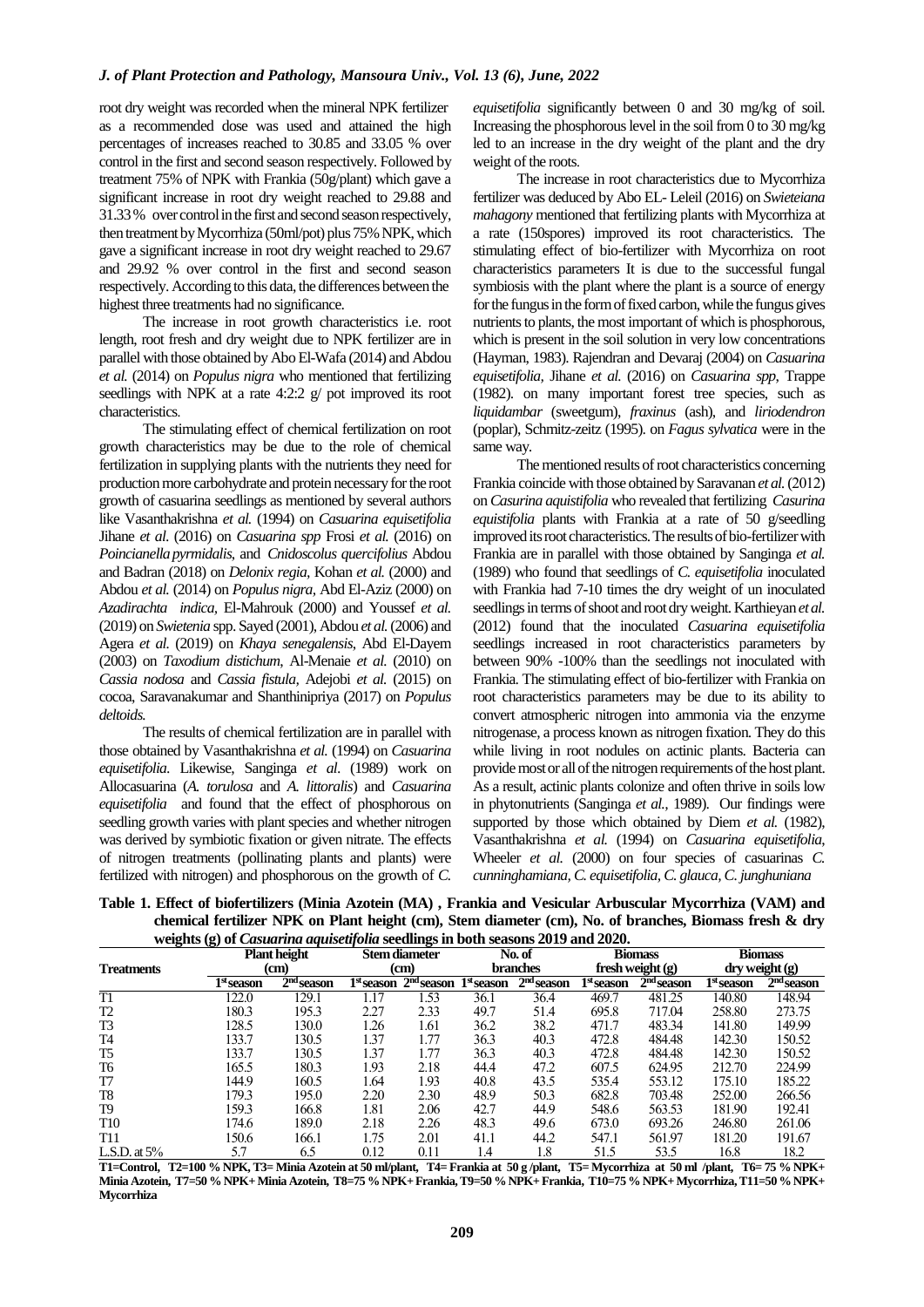| Table 2. Effect of biofertilizers Minia Azotein (MA), Frankia, Vesicular Arbuscular Mycorrhiza (VAM), and chemical |  |
|--------------------------------------------------------------------------------------------------------------------|--|
| fertilizer NPK on root length(cm), root fresh and dry weights(g) of Casuarina equisetifolia seedlings in both      |  |
| seasons 2019 and 2020.                                                                                             |  |

|                   | Root length(cm) |              | Root fresh weight (g) |              | Root dry weight(g) |              |
|-------------------|-----------------|--------------|-----------------------|--------------|--------------------|--------------|
| <b>Treatments</b> | $Ist$ season    | $2nd$ season | $1^{\rm st}$ season   | $2nd$ season | $1st$ season       | $2nd$ season |
| T1                | 38.00           | 39.6         | 247.22                | 248.00       | 137.14             | 137.42       |
| T <sub>2</sub>    | 78.00           | 70.4         | 363.85                | 373.18       | 179.46             | 182.85       |
| T <sub>3</sub>    | 38.30           | 45.2         | 254.00                | 255.15       | 139.60             | 140.01       |
| T4                | 47.30           | 48.6         | 271.44                | 282.51       | 145.93             | 149.94       |
| T <sub>5</sub>    | 38.50           | 46.2         | 260.17                | 270.14       | 141.84             | 145.45       |
| T6                | 66.70           | 57.9         | 321.28                | 323.57       | 164.01             | 164.84       |
| T7                | 48.90           | 50.0         | 283.37                | 284.76       | 150.25             | 150.76       |
| T <sub>8</sub>    | 76.50           | 69.1         | 360.16                | 366.42       | 178.12             | 180.39       |
| T <sub>9</sub>    | 57.50           | 53.1         | 309.38                | 311.31       | 159.69             | 160.39       |
| T10               | 69.9            | 68.2         | 359.36                | 361.31       | 177.83             | 178.54       |
| T11               | 49.20           | 52.8         | 297.57                | 299.06       | 155.41             | 155.95       |
| L.S.D. at $5\%$   | 8.4             | 2.3          | 1.22                  | 12.11        | 4.05               | 4.35         |

**T1=Control T2=100 % NPK T3= Minia Azotein at 50 ml/plant T4= Frankia at 50 g /plant T5= Mycorrhiza at 50 ml /plant T6= 75 % NPK+ Minia Azotein T7=50 % NPK+ Minia Azotein T8=75 % NPK+ Frankia T9=50 % NPK+ Frankia T10=75 % NPK+ Mycorrhiza T11=50 % NPK+ Mycorrhiza**

Mycorrhizal Fungi play a role in the process of plant growth as a result of their secretion of some organic compounds and the intertwining of their cells with the roots of the host, which helps to stabilize the soil granules, and increase its ability to retain water, which helps to increase agricultural production (Barrios, 2007; Smith and Read, 2008). VAM inoculation causes an increase in the vegetative characteristics and production of various crops, and it works to improve the properties of sandy soil and increase its content of nitrogen, phosphorous, and potassium. It also works to increase the amount of humus and thus expands its ability to retain water.

Frankia strains are nitrogen-fixing actinomycetes that were isolated for the first time in 1978. They form root nodules. The vesicles contain the enzyme nitrogenase, which is important in the process of atmospheric nitrogen fixation, which helps to solve many soil problems and increase reclaimed areas. (Fontaine *et al.,* 1986; Sayed *et al.,* 2000: Hahn *et al.,* 2003). Frankia inoculation causes an increase in the vegetative characteristics and production of various crops and it works to improve the properties of sandy soil and increase its content of nitrogen, phosphorous, and potassium. It also works to increase the amount of humus and thus expands its ability to retain water.

Chemical fertilizers enter most of the processes that enter the plant, where nitrogen enters the components of most organic compounds such as nucleic acids (RNA and DNA), amino acids, alkaloids, vitamins, and enzymes. Phosphorous is necessary for plants as it enters as one of the components of the cell nucleus and is of great importance in cell division and development of meristem cells and enters the formation of phospholipids nucleic acids and has an important role in the phosphorylation process that causes the production of energy compounds (ADP and ATP). Most of the physiological processes, such as carbohydrate formation, photosynthesis and other various processes within the plant. Potassium is necessary for most of the physiological processes that take place inside the plant, as it has an important role in the process of nitrogen metabolism, and has a role in the work of enzymes. On the osmotic pressure of cells Ingels (1994), Yagodin (1984), Mengel and Kirkby (1987) and Bhuiyan, *et al.* (2000). Mineral fertilization causes an increase in the chemical characteristics and production of various crops. The stimulating effect of chemical fertilization may be due to the role of chemicals in supplying the plants with their required

nutrients for more carbohydrates and protein production which are necessary for the increase in total chlorophyll contents of *Casurina equistifolia* seedlings. Sanginga *et al.* (1989) on *Allocasuarina (A. torulosa and A. littoralis*) and *Casuarina equisetifolia.* Danso (1990) *on Casuarina equisetifolia.* and Vasanthakrishna *et al.* (1994) on *Casuarina equisetifolia.*

Finally, the results showed that all treated seedlings of casuarina with frankia, Vesicular Arbuscular Mycorrhiza (VAM) in combination with 75% NPK (T8 and T10) and or NPK, 100% recommended dose (T2) recorded significant increases in vegetative characteristics i.e. Plant height, Stem diameter, Number of branches, Biomass fresh and dry weights compared to the other treatments and control. The highest rooting values of root length, root fresh, and dry weights of casuarina plants were found with the abovementioned treatments followed by Minia Azotein (MA) combined with 75%NPK (T6) in both seasons. while the other treatments did not attain any significant variances in vegetative and root growth parameters. It can be concluded that Frankia 50g/plant, Vesicular Arbuscular Mycorrhiza (VAM) 50 ml/plant with 75% of the recommended dose (7.5:3:75.5:1.875g/plant)T6, T8, and/ or 100% of the recommended dose of NPK (10:5:2.5g/plant) T2 were the best in improving vegetative and root characteristics of *Casuarina equistifolia* seedlings.

## **CONCLUSION**

From the results, it is recommended to fertilize *Casuarina equistifolia* seedlings grown in a pot of sandy soil with 7.5 g of nitrogen fertilizer (ammonium sulfate 20.5% N), 3.75 g of phosphate fertilizer (calcium superphosphate 15.5%)  $P_2O_5$  and 1.875 g of potassium fertilizer (potassium sulfate 48 % K2O) with the addition of one of the biofertilizers (Frankia at 50 g / seedling or Mycorrhiza at 50 ml/seedling in order to decline 25% of chemical fertilizer and to improve the vegetative and root growth of *Casuarina equisetifolia* seedlings.

## **REFERENCES**

- Abd El-Aziz, M.F. (2000): Effect of soil types and NPK fertilization treatments on *Azadirachta indica* seedlings, M.Sc. Thesis, Fac. of Agric., Minia Univ.
- Abd El-Dayem, A.M. (2003): Effect of fertilizer treatments in *Taxodium distichum* seedlings grown in alkali soil. For. Bce Manage. 33134: 531-541 (C.F. Tree Physiol. 16; 307-313).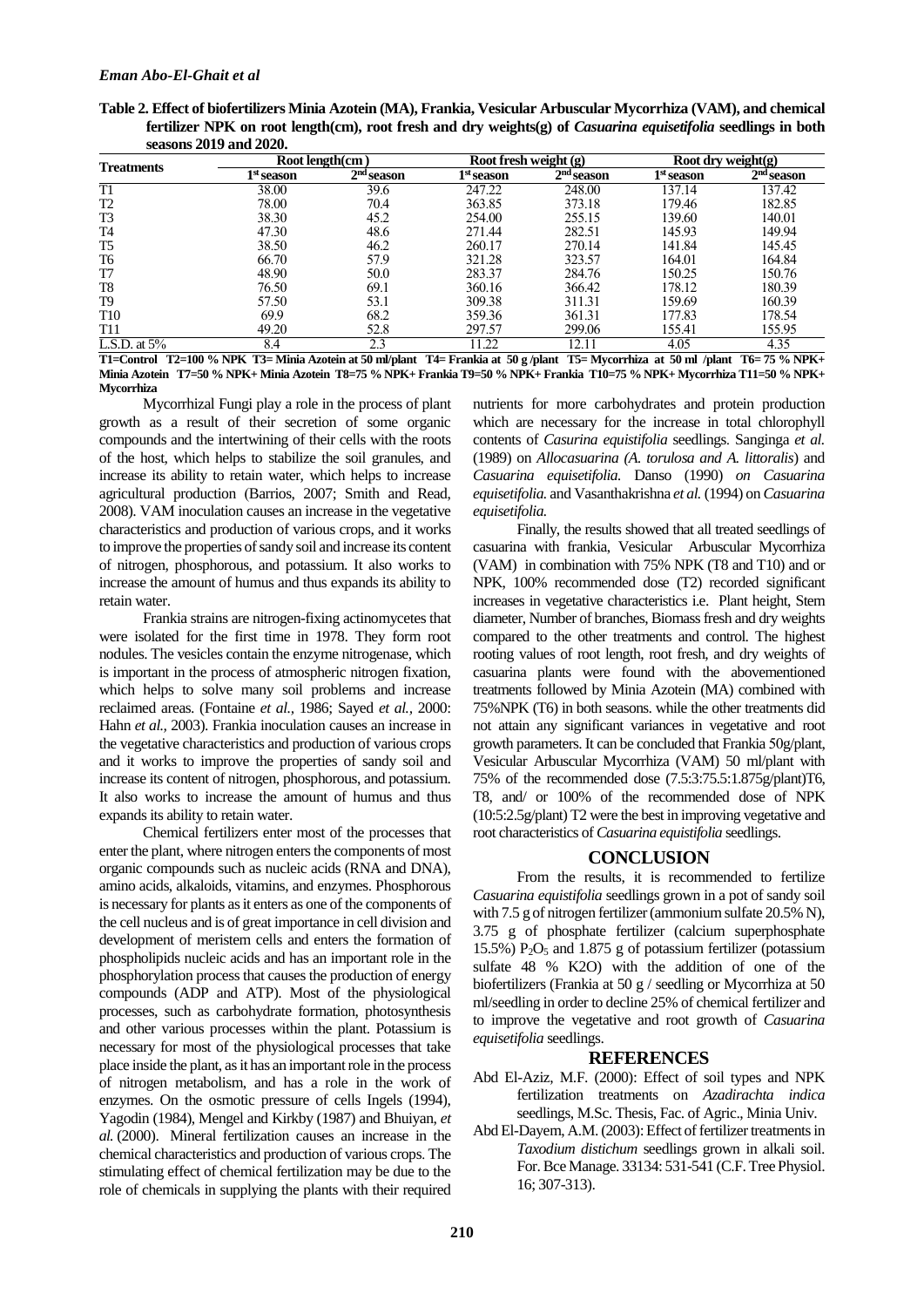## *J. of Plant Protection and Pathology, Mansoura Univ., Vol. 13 (6), June, 2022*

- Abdou, M. A. H.; Ahmed, E.T.; Ahmed, A. A. and Abdel-Mola, M. A. M. (2014): Response of *Populus nigra*, l. seedlings to compost, biofertilizers and mineral NPK fertilization. Minia J. of Agric. Res. & Develop. Vol. (34), No. 1, pp. 31-47, 2014.
- Abdou, M.A.H. and Badran, F.S. (2018): Effect of NPK fertilization and micronutrients on *Delonix regia*  seedlings grown in sandy soil. Scientific J. Flowers & Ornamental Plants, 5(2):151-159.
- Abdou, M.A.H.; Ahmed, E.T.; Taha, R.A. and Helmy, S.M.S. (2006): Response of *Khaya senegalensis* to some bio and chemical fertilization treatments. Minia J. of Agric. Res. & Develop.
- Abo El-Wafa, M.K. (2014): Physiological studies on Populus nigra seedlings. M.Sc. Thesis, Fac. of Agric., Minia Univ.
- Abou El-Ghait, E.M.; Youssef, A.S.M.; Mohamed, Y.F.; Noor El-Deen, T.M. and Heba, I. Mohamed (2020). Effect of benzyladenine and chemical fertilization on growth, flowering and chemical composition of Jasmine sambac plant. Scientific J. Flowers & Ornamental Plants, 7(4): 1-13.
- Abo EL- Leleil, N.K. A. (2016): Effect of sewage, sludge, mineral fertilization and endomycorrhizal fungi on growth of Swietenia mahagoni seedlings under soil conditions. M.Sc. Thesis, Fac. of Agric., Zagazig Univ.
- Adejobi, K.B.; Akanbi, O.S.; Ugiori and (ed.) (2015): Comparative effects of NPK fertilizer, cowpea pod hust and some tree crops wastes on soil, leaf chemical properties and growth performance of cocoa (*Theobroma cacao*, L.). African Journal of plant science, 8(2): 103-107.
- Agera, S.I.N.; Amonum, J.I. and Kuje, E.D. (2019): Effect of varying levels of fertilizer and organic manure on growth of Khaya senegalensis seedlings in Benue State, North Central Nigeria. Res. J. Agriculture and Forestry Sci., Vol. 7(2), 1-9, April (2019).
- Al-Menaie, H.S.; Al-Ragon, O. ; Al-Shatti, M.; Mathew, M. and Suresh, N. (2010) : Evaluating the growth performance of *Cassia nodosa* and *Cassia fistula*, L. seedlings using different potting mixtures. Academic J. of Plant Sci., 3 (1) : 33-36.
- Alok, C.(2021). Toru Dutt's "Our Casuarina Tree": An Exploration of Its Significance to Global Ecological Harmony. Journal literary Herald Vol. ( 6) 173-179.
- [Anthony, D.; Glass,](https://www.tandfonline.com/author/Glass%2C+Anthony+D+M) M. (2010). Nitrogen Use Efficiency of Crop Plants: Physiological Constraints upon Nitrogen Absorption. Journal plant sciences. Vol 22(5).453-470.
- Arnold, J. B. (2015). The increasing importance of distinguishing among plant nitrogen sources. Journal Science Direct. (25)10–1[6 www.sciencedirect.com.](http://www.sciencedirect.com/)
- Badr El-Din, S.M.S.; Attia, M. and AboSedera, S.A. (1999). Evaluation of several substrates for mass multiplication of arbuscular mycorrhizal (AM) fungi grown on onion. Egyptian Journal of Microbiology, 34:57-61.
- Badran, F.S.; Abdou, M.A.; Aly, M.K.; Sharaf, El-Deen, M.N. and Mohamed, S.H. (2003): Response of sandy soil grown Acacia saligna seedlings to organic bio-and chemical fertilization and IAA treatments. 1st Egyptian Syrian Conf. for Agric. and Food in the Arabian Nation, Minia Univ., Minia, Egypt, December, 8–11.
- Barrios, E. (2007). Soil biota, ecosystem services and land productivity. Ecological Economics, 64:269-285.
- [Bhuiyan, M. Z. A.;](https://www.cabdirect.org/cabdirect/search/?q=au%3a%22Bhuiyan%2c+M.+Z.+A.%22) [Hossain, M. K.;](https://www.cabdirect.org/cabdirect/search/?q=au%3a%22Hossain%2c+M.+K.%22) Osman, K. T.) (2000) ( Effect of inorganic fertilizers on the initial growth performance of Casuarina equisetifolia seedlings in the nursery. [Indian Journal of Forestry](https://www.cabdirect.org/cabdirect/search/?q=do%3a%22Indian+Journal+of+Forestry%22) Vol.23 No.3 pp.296-300 ref.29
- Crocker, L.J. and Schwintzer, C.R. (1993): Factors affecting formation of cluster roots in Myrica gale seedlings in water culture. Plant and Soil, 152(2): 287-298.
- Curtis, P.S. (1996). A meta-analysis of leaf gas exchange and nitrogen in trees grown under elevated carbon dioxide. Journal Plant, cell and Environment. Vol 19(2).127-137.
- Dadarwall, L.R.; Yadv, L.S. and Sindhu, S.S. (1997): Biofertilizer production: Technology: Prospects in biotechnological approach in soil microorganisms for sustainable crop production. Scientific Publishers, Jodhpur., India. P. 323 – 337.
- Danso (1990). Estimation of N2 and N fixation is derived from Soil by Casuarina EQUISETIFOLIA using stickers "N Fertilizer: Some Problems and Solutions. Soil Bd. B&hem. Vol. 22. No. 5. pp. 695-701.
- Diagne, N.; Diouf, D.; Svistoonoff, S.; Kane, A.; Noba, K.; Franche, C.; Bogusz, D. and Duponnois, R. (2013): Casuarina in Africa: distribution, role and importance of arbuscular mycorrhizal, ectomycorrhizal fungi and Frankia on plant development. J. Environ Manage, 128:204-209.
- Diem, H. G.; Gauthier, D. and Dommergues Y.R. (1982). Extranodular growth of Frankia on *Casuarina equisetifolia*., FEMS Microbiology Letters (1982) 15 181-184
- Dinkelaker, B.; Hengeler, C. and Marschner, H. (1995): Distribution and function of proteoid roots and other root clusters. Bot Acta, 108(3): 183–200.
- El-Mahrouk, E.M. (2000): Response of *Swietenia macrophylla*, L. to different levels of irrigation water and NPK fertilization treatments in a newly reclaimed area. J. Agric. Res., Tanta Univ., 26 (2): 377 – 390.
- Frosi, G.; Barrosa, V.A.; Oliveiraa, M.T.; Cavalcanteb U.M.T.; Maiab, L.C.; and santosa, M.G. (2016): Increase in biomass of tow woody species from a seasonal dry tropical forest in association with AMF with different phosphorus levels. Applied Soil Ecology 102(2016)46-52.
- Fontaine,M.S.; Young, P.H.; Torry, J.G.(1986). Effects of long-term preservation of Frankia strains on infectivity, effectivity, and in vitro nitrogenase activity. Applied Environmental Microbiology 51: 694-698.
- Ganaw, H.A.E. (2017): Effect of bio and chemical fertilization and planting media on growth and chemical composition of Moringa oleifera trees. Ph.D. Thesis, Fac. of Agric., Cairo Univ.
- Hayman, D. S. (1983). The physiology of vesicular- arbscular endomycorrhizal symbiosis. Can. J. Bot., 61:944-963.
- Hauwaka, F.I.A. (2000) : Effect of using single and composite inoculation with *Azospirillum brasilense*, *Bacillus megatherium* var*. phosphaticum* and *Glomus marcocarpus* for improving growth of *Zea mays*. J. Agric. Sci. Mansoura Univ., 25 (1) : 239 – 252..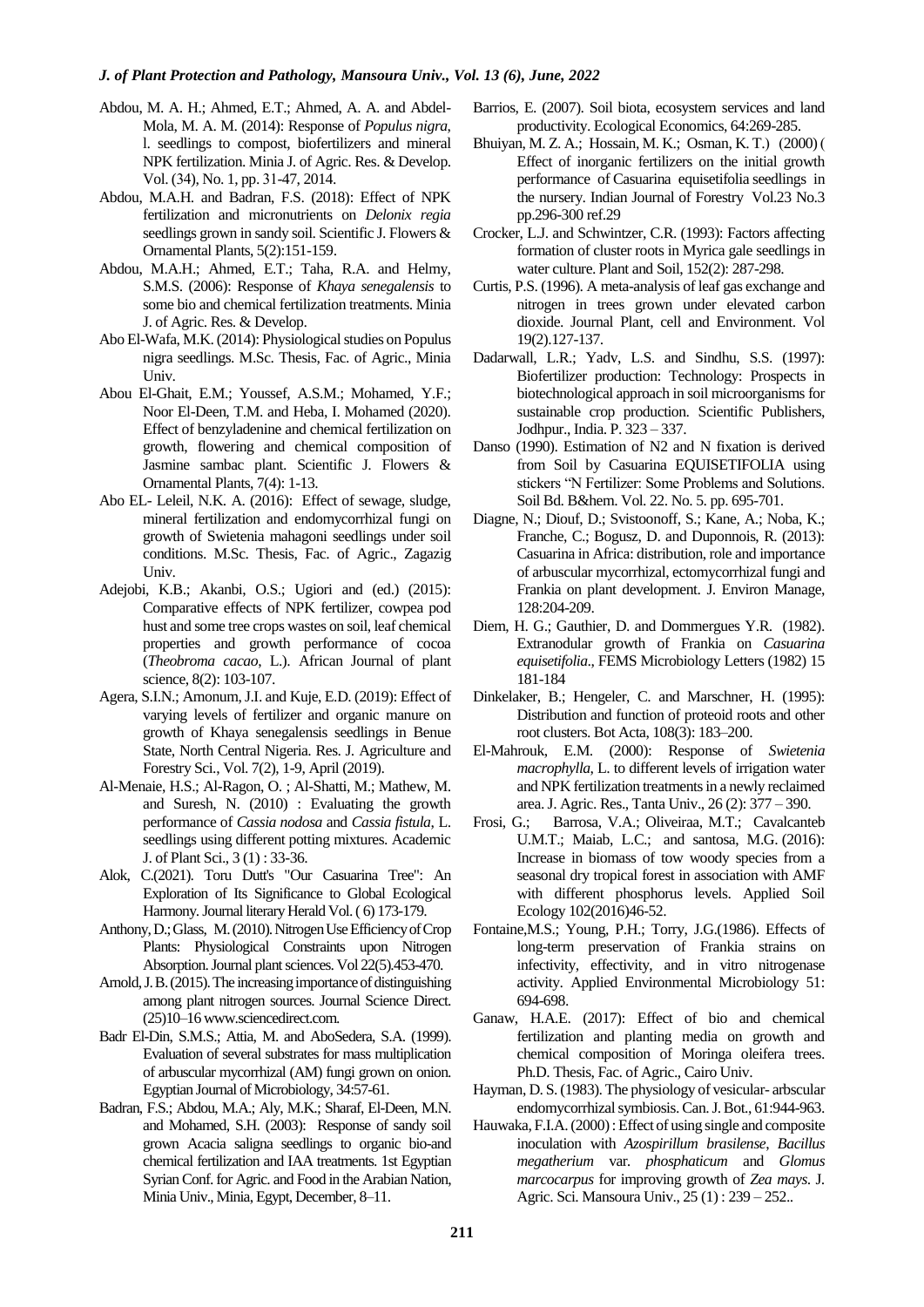- Hahn, A.B.; Hock, M.M. Animon, R.; Naryanan,; and Wheeler C.T. (2003).The production and utilization of monoclonal antibodies for identification of a Frankia utilized as inoculum for Casuarina equisetifolia. Plant and Soil 254: 27-33.
- [Helly](https://www.sciencedirect.com/science/article/abs/pii/S0045653521019524#!) , C.; Ponnusamy , S. K.; [Muthulingam, S.;](https://www.sciencedirect.com/science/article/abs/pii/S0045653521019524#!) [MadhavaAnil, K.\(2021\).](https://www.sciencedirect.com/science/article/abs/pii/S0045653521019524#!) Kinetics, equilibrium and thermodynamic investigations of methylene blue dye removal using *Casuarina equisetifolia* pines. Journal science direct vol( 285).131-150.
- Hedge, D.M.; Dwivedi, B.S. and Sudhakara, B.S.S. (1999) : Biofertilizers for cereal production in India – A review. Indian J. Agric. Res., 69 (2) : 73 – 83.
- Ian T.Rley (2021). A case for assessing allocasuarina and casuarina SSP. For use in agroecosystem improvement in semi-areas with a focus on central Anatolia turkey. Journal Front. Agr. Sci. Eng. 8(4): 568–582.
- Ingels, J.E. (1994) : Ornamental Horticultural Science, Operation & Management. 2nd Edition. ITP Delmar Publishers Inc.
- James, A.R. and Michael, R.E. (2009): Growing NPK media for container production in green house or nursery.Agriculture and Natural Resources. [http://www.uaex.edu.](http://www.uaex.edu/)
- [James, J.E. \(2020\) .](https://www.sciencedirect.com/science/article/pii/S0958166912000481#!) Phosphorus: a limiting nutrient for humanity. Journa[l Biotechnology.\(](https://www.sciencedirect.com/journal/current-opinion-in-biotechnology)23).6.833-838.
- Jihane Touati, Mohamed Chliyeh, Amina Ouazzani Touhami, Rachid Benkirane and Allal Douira (2016): Effect of mycorrhizae on growth and root development of Casuarina spp. under greenhouse conditions. J. IJAPBC – Vol. 5(3), 2016 ISSN: 2277 – 4688[. www.ijapbc.com](http://www.ijapbc.com/)
- Kaan, I.; Ramazan, E.(2022). The effect of atmospheric deposition on potassium accumulation in several tree species as a biomonitor. Journal Environmental Research and Technology.vol (5).(1).94-100.
- Karthikeyan, A.; and Krishnakumar, N. (2012). Reforestation of bauxite mine spoils with Eucalyptus tereticornis Sm. seedlings inoculated with arbuscular mycorrhizal fungi. Ann. For. Res. 55(2): 207-216.
- Karthikeyan, A. (2016): Frankia strains for improving growth, biomass and nitrogen fixation in *Casuarina equisetifolia* seedlings. Journal of Tropical Forest Science 28(3): 235-242.
- Kohan, S.; Kosice, S. and Vyskumna, S. (2000): Effect of fertilizing on the production and health of poplar 1- 214 (Populus  $\times$  Euramericana cv. 1-214) in intensive plantations. J. For. Sci., 46 (7): 325 – 330.
- Mackay, J.; Simon, [L.](https://link.springer.com/article/10.1007/BF02370663#auth-L_-Simon) and [Lalonde,](https://link.springer.com/article/10.1007/BF02370663#auth-M_-Lalonde) M.(1987). Effect of substrate nitrogen on the performance ofin vitro propagatedAlnus glutinosa clones inoculated with Sp+ and Sp− Frankia strains. Journal [Plant and](https://link.springer.com/journal/11104)  [Soil.](https://link.springer.com/journal/11104)vol (103).21-31.
- Malajczuck, N. and Lamont, B.B. (1981): Specialized roots of symbiotic origin in heath lands. In: Heath lands and Related Shrublands of the Worl, B. Analytical Studies. Specht R.L. (Ed.), Elsevier, Amsterdam, 1981; 165-182.
- Masindi, V., Muedi, K. (2018). Environmental contamination by heavy metals, heavy metals. [Book](https://www.intechopen.com/books) [Heavy](https://www.intechopen.com/books/6534)  [Metals.p](https://www.intechopen.com/books/6534)77-90.
- Mengel, K . and Kirkby, A. (1987): Principles of plant nutrition. 4th Ed International Potash, Institute, Bern/ **Switzerland**
- Murry M.A.: M.S Fontaine and J.G. Torrey (1984): Growth kinetics and nitrogenase induction in Frankia sp.HFPAr13 grown in batch culture . plant and soil 78:61-78
- MSTAT–C (1986): A microcomputer program for the design management and analysis of Agronomic Research Experiments (version 4.0), Michigan State Univ., U.S.A.
- Nikita, B. and Puneet, S. (2020). Excessive and Disproportionate Use of Chemicals Cause Soil Contamination and Nutritional Stress.Book [Soil](https://www.intechopen.com/books/9843)  [Contamination.p](https://www.intechopen.com/books/9843)5-18.
- Ojha, S.; and Arya, A. (2018): Increase in plant growth and biomass of *Casuarina equisetifolia*, L. by incorporating three different fungi in the rhizosphere. Current Research in Environmental & Applied Mycology (Journal of Fungal Biology) 8(1):96– 103(2018[\) www.creamjournal.org](http://www.creamjournal.org/)
- Okalebo JR, Kenneth WG and Woomer, P.L. (2002): Laboratory method of soil and plant analysis. Second edition, SACRED Office Nairobi, p 128.
- Pooja, J. M. and Katharina, P. (2021): Anthropogenic influences on the distribution of the *Casuarina*-Frankia symbiosis. Symbiosis 84:353–367.
- Rashed, A. (2017): Effect of some agricultural treatments on growth, yield and chemical constituents of moringa seedlings. M.Sc. Thesis, Fac. of Agric. Al-Azhar Univ., Assiut.
- Rajendran, K. and Devaraj, P. (2004): Biomass and nutrient distribution and their return of*Casuarina equisetifolia* inoculated with biofertilizers in farm land. Biomass and Bioenergy. (3)235-249
- Sanginga, N.; Danso S.K.A.; Bowen G.D. (1989). Nodulation and growth response of *Allocasuarina* and *Casuarina equisetifolia* to phosphorus fertilization. Plant and Soil 118, 125-132.
- Saravanakumar, R. and Shanthinipriya, A. (2017): Effect of inorganic fertilizers and growth performance in poplar tree *Populus deltoids*, Tamilnadu, India. Res. J. Agriculture and Forestry Sci., Vol. 5(9), 13-17.
- Saravanan, T.S.; Rajendran, K. and Santhaguru K.(2012). Selection of Suitable Biofertilizers for Production of Quality Seedlings of Casuarina Equisetifolia (Forst.) Using Decomposed Coir Pith Compost in Root Trainers. Journal ASIAN J.EXP.BIOL.SCI 3(4).752- 761.
- Sayed, R.M. (2001): Effect of some agricultural treatments on the growth and chemical composition of some woody tree seedlings. Ph.D. Thesis, Fac. Agric., Minia Univ.
- Sayed, W.F.; Mohawad,S.M .and Abd El-karim,M.M.(2000). Effect of Al,Co,and Pb ions on growth of Frankia sp. in a mineral medium. Folia Microbiologica 45: 153-156.
- Schmitz-Zeitz, D. (1995): Use of mycorrhizal in a long –term experiment. AFZ ⁄ Der Wald, Allgemeine forest Zeitschrift furb Waldwirtschaft and Umweltvorsorge; 50(23):1264-1256. 7 ref.